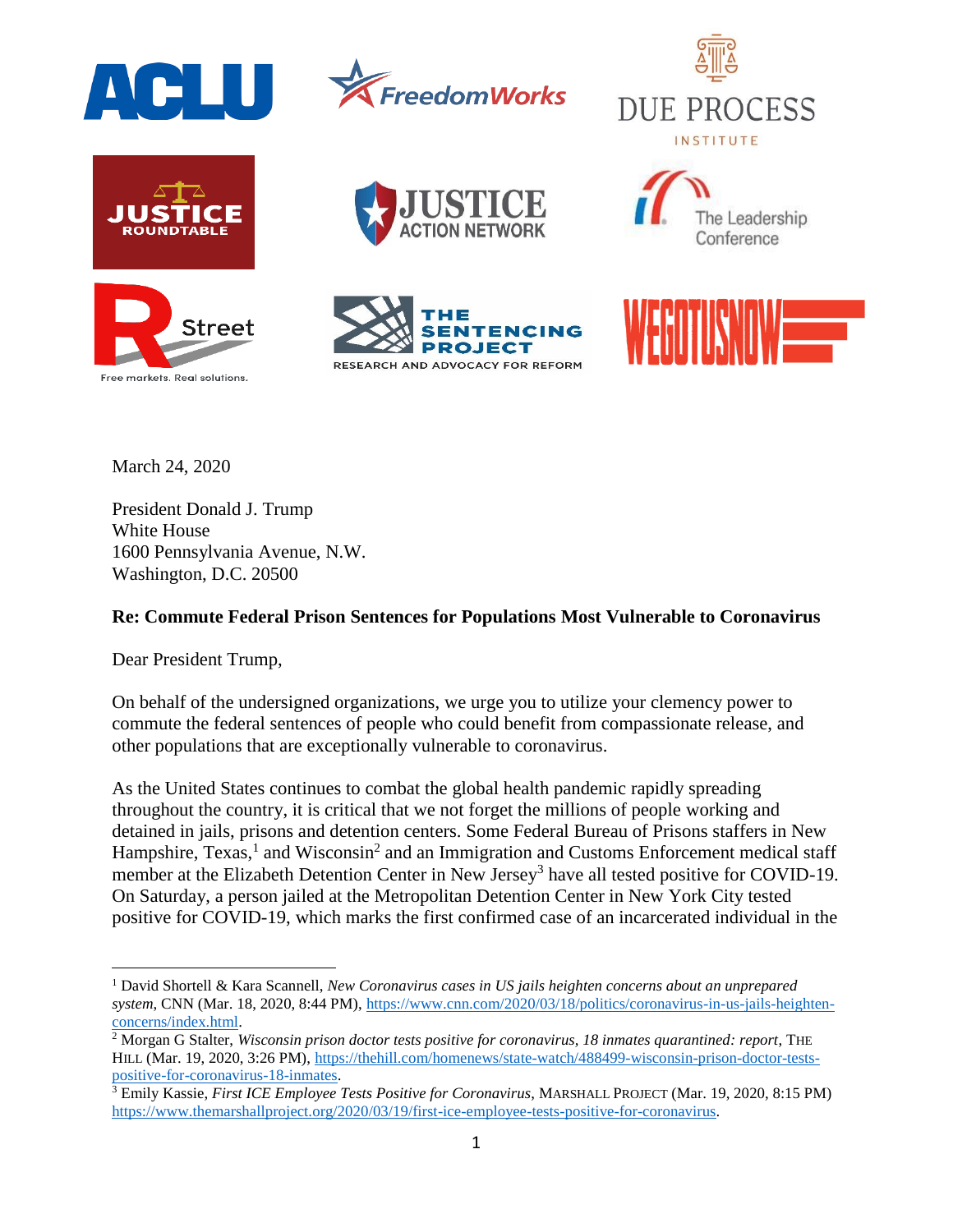federal prison system.<sup>4</sup> On Sunday, two people incarcerated at the Federal Corrections Complex in Oakdale, Louisiana tested positive for COVID-19. 5

These initial reports of COVID-19 at our nation's jails and prisons are not surprising given the inability to adhere to Centers for Disease Control and Prevention (CDC) best practices in these facilities. According to the CDC, proper hygiene practices and social distancing are the most effective tools to combat the spread of COVID-19.<sup>6</sup> The CDC is advising law enforcement to "maintain a distance of at least six feet" and "ensure only trained personnel wearing appropriate personal protective equipment (PPE) have contact with individuals who have or may have COVID-19."<sup>7</sup> Disturbingly, federal prison employees in Florida have reported shortages of essential protective gear including masks, soap, hand sanitizer and gloves, with existing supplies not likely to last them through the week.<sup>8</sup>

The public health concerns presented by coronavirus in confined spaces creates an urgent need to ensure the health of staff and those incarcerated, particularly those who are elderly and those with chronic health conditions. Public health experts and groups such as Dr. Gregg Gonsalves $9$ , doctors working in New York City Hospitals<sup>10</sup>, Dr. Marc Stern<sup>11</sup>, Dr. Oluwadamilola T. Oladeru and Adam Beckman<sup>12</sup>, Dr. Anne Spaulding<sup>13</sup>, Homer Venters<sup>14</sup>, and Josiah Rich<sup>15</sup> have all clearly stated that preventing the harm inflicted by SARS-CoV-2 and COVID-19 can become immensely more difficult for people involved in the criminal legal system. In response, some public health experts, including John Hopkins public health experts Brendan Saloner and Sachini

[https://www.healthaffairs.org/do/10.1377/hblog20200310.290180/full/.](https://www.healthaffairs.org/do/10.1377/hblog20200310.290180/full/) 

<sup>13</sup> Ann C. Spaulding MD MPH, Coronavirus COVID-19 and the Correctional Facility (2020) https://www.ncchc.org/filebin/news/COVID\_for\_CF.\_HCW\_3.9.20.pdf.

 $\overline{a}$ <sup>4</sup> Michael Balsamo, *1st fed inmate tests positive for coronavirus*, AP (Mar. 21, 2020), [https://apnews.com/ec49cc7f4d1b00bc5010dfb6d935e042.](https://apnews.com/ec49cc7f4d1b00bc5010dfb6d935e042)

<sup>5</sup> Sarah N. Lynch, *U.S. prison union official warns of coronavirus spread by inmate transfers from outbreak hotspots*, REUTERS THOMPSON (Mar. 23, 2020), [https://news.trust.org/item/20200323162647-76lyu/.](https://news.trust.org/item/20200323162647-76lyu/)

<sup>6</sup> CDC, *What Law Enforcement Personnel Need to Know about Coronavirus Disease 2019 (COVID-19)* (Mar. 14, 2020), [https://www.cdc.gov/coronavirus/2019-ncov/community/guidance-law-enforcement.html.](https://www.cdc.gov/coronavirus/2019-ncov/community/guidance-law-enforcement.html)  *7 Id.* 

<sup>8</sup> Cassidy McDonald, *Federal prison workers say conflicting orders on coronavirus response is putting lives at risk*, CBS NEWS (Mar. 19, 2020, 12:40 PM), [https://www.cbsnews.com/news/coronavirus-prison-federal-employees-say](https://www.cbsnews.com/news/coronavirus-prison-federal-employees-say-conflicting-orders-putting-lives-at-risk-2020-03-19/)[conflicting-orders-putting-lives-at-risk-2020-03-19/.](https://www.cbsnews.com/news/coronavirus-prison-federal-employees-say-conflicting-orders-putting-lives-at-risk-2020-03-19/)

<sup>9</sup> Kelan Lyons, *Elderly prison population vulnerable to potential coronavirus outbreak,* CONNECTICUT MIRROR (Mar. 11, 2020), [https://ctmirror.org/2020/03/11/elderly-prison-population-vulnerable-to-potential-coronavirus](https://ctmirror.org/2020/03/11/elderly-prison-population-vulnerable-to-potential-coronavirus-outbreak/)[outbreak/.](https://ctmirror.org/2020/03/11/elderly-prison-population-vulnerable-to-potential-coronavirus-outbreak/)

<sup>10</sup> NYC Council Members Brad Lander & Ritchie Torres, *Doctors in NYC Hospitals, Jails, and Shelters Call on the City to take More Aggressive Action to Combat the Spread of Coronavirus*, MEDIUM (Mar. 12, 2020), [https://medium.com/@bradlander/doctors-in-nyc-hospitals-jails-and-shelters-call-on-the-city-to-take-more](https://medium.com/@bradlander/doctors-in-nyc-hospitals-jails-and-shelters-call-on-the-city-to-take-more-aggressive-action-to-fb75f0b131c2)[aggressive-action-to-fb75f0b131c2.](https://medium.com/@bradlander/doctors-in-nyc-hospitals-jails-and-shelters-call-on-the-city-to-take-more-aggressive-action-to-fb75f0b131c2)

<sup>&</sup>lt;sup>11</sup> Memorandum from Dr. Marc F. Stern, Affiliate Assistant Professor, School of Public Health, University of Washington on "Washington State Jails Coronavirus Management Suggestions in 3 'Buckets'" (Mar. 5, 2020), [https://www.themarshallproject.org/documents/6796536-Suggestions-for-Jails-3-5-20.](https://www.themarshallproject.org/documents/6796536-Suggestions-for-Jails-3-5-20)

<sup>12</sup> Oluwadamilola T. Oladeru et al., *What COVID-19 Means For America's Incarcerated Population- And How To Ensure It's Not Left Behind*, HEALTH AFFAIRS (Mar. 10, 2020),

<sup>&</sup>lt;sup>14</sup> Madison Pauly, *To Arrest the Spread of Coronavirus, Arrest Fewer People*, MOTHER JONES (Mar. 12, 2020), [https://www.motherjones.com/crime-justice/2020/03/coronavirus-jails-bail-reform-arrests/.](https://www.motherjones.com/crime-justice/2020/03/coronavirus-jails-bail-reform-arrests/)

<sup>15</sup> Amanda Holpuch, *Calls mount to free low-risk US inmates to curb coronavirus impact on prisons*, GUARDIAN (Mar. 13, 2020, 3:00 EDT), [https://www.theguardian.com/us-news/2020/mar/13/coronavirus-us-prisons-jails.](https://www.theguardian.com/us-news/2020/mar/13/coronavirus-us-prisons-jails)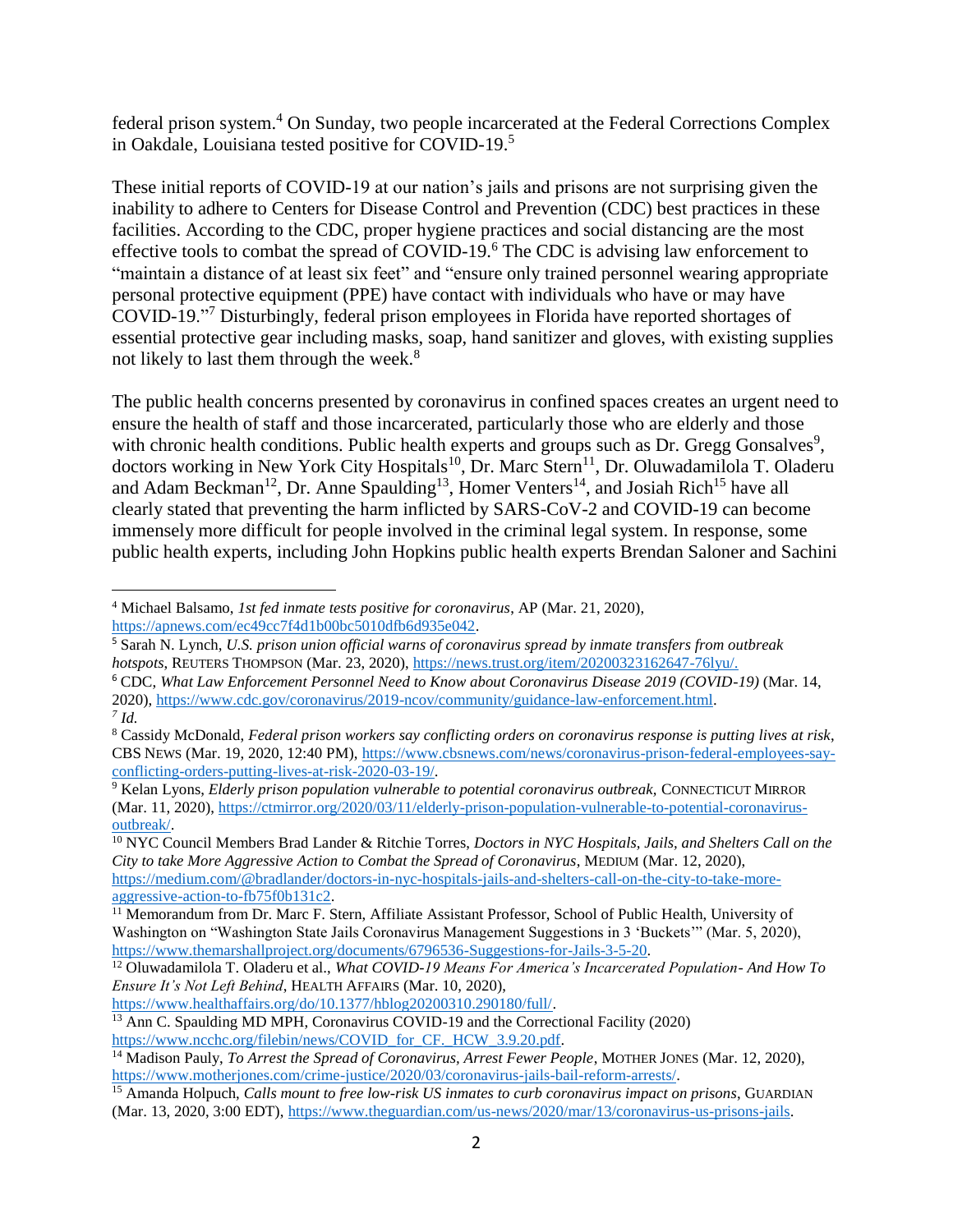Bandara, have advised government officials to "[r]elease — and better still don't incarcerate people who pose no threat.<sup>16</sup> Several localities have heeded that advice.<sup>17</sup>

Therefore, we call upon you to commute the federal sentences of individuals who could benefit from compassionate release<sup>18</sup>, including those who:

- Are older and elderly;
- Have a terminal medical condition;
- Have a debilitated medical condition:
- Suffer from a chronic medical condition; or
- Have suffered a death of a family member who is a primary caregiver to a child of the person incarcerated.

In addition to commuting the federal sentences of individuals who could benefit from compassionate release, we call upon you to use your clemency power to release those incarcerated at the federal level who are elderly and/or particularly vulnerable to serious illness or death from COVID-19 due to underlying health conditions as identified by the Centers for Disease Control and Prevention, including:

- Blood disorders:
- Chronic kidney disease;
- Chronic liver disease;
- Compromised immune system (immunosuppression);
- Current or recent pregnancy;
- Endocrine disorders;
- Metabolic disorders;
- Heart disease:
- Lung disease;
- Neurological and neurologic and neurodevelopment conditions; and
- Hypertension.

 $\overline{a}$ 

As we work to combat the spread of the coronavirus pandemic, it is essential that we not forget about the millions of Americans currently incarcerated and working in jails, prisons and detention centers, and that we take action to protect those who are the most vulnerable to COVID-19. Again, we ask you to commute the sentences for those populations at the federal level most vulnerable to coronavirus.

<sup>16</sup> Brendan Saloner & Sachini Bandara, *To protect inmates and the nation from COVID-19, release offenders who pose no threat*, USA TODAY (Mar. 17, 2020), [https://www.usatoday.com/story/opinion/policing/2020/03/17/protect](https://www.usatoday.com/story/opinion/policing/2020/03/17/protect-nation-covid-19-release-inmates-who-pose-no-threat/5072004002/)[nation-covid-19-release-inmates-who-pose-no-threat/5072004002/.](https://www.usatoday.com/story/opinion/policing/2020/03/17/protect-nation-covid-19-release-inmates-who-pose-no-threat/5072004002/)

<sup>17</sup> *US jails begin releasing prisoners to stem Covid-19 infection*, BBC *(*Mar. 19, 2020), [https://www.bbc.com/news/world-us-canada-51947802.](https://www.bbc.com/news/world-us-canada-51947802) New York City, Los Angeles County, and Cuyahoga County, Ohio have released people from jail who are vulnerable to coronavirus due to underlying health problems and/or were arrested for minor offenses.

<sup>18</sup> *See* DOJ, BOP, Program Statement: Compassionate Release/Reduction in Sentence: Procedures for Implementation of 18 U.S.C. §§ 3582 and 4205(g), Jan. 17, 2019, *available at*  [https://www.bop.gov/policy/progstat/5050\\_050\\_EN.pdf.](https://www.bop.gov/policy/progstat/5050_050_EN.pdf)